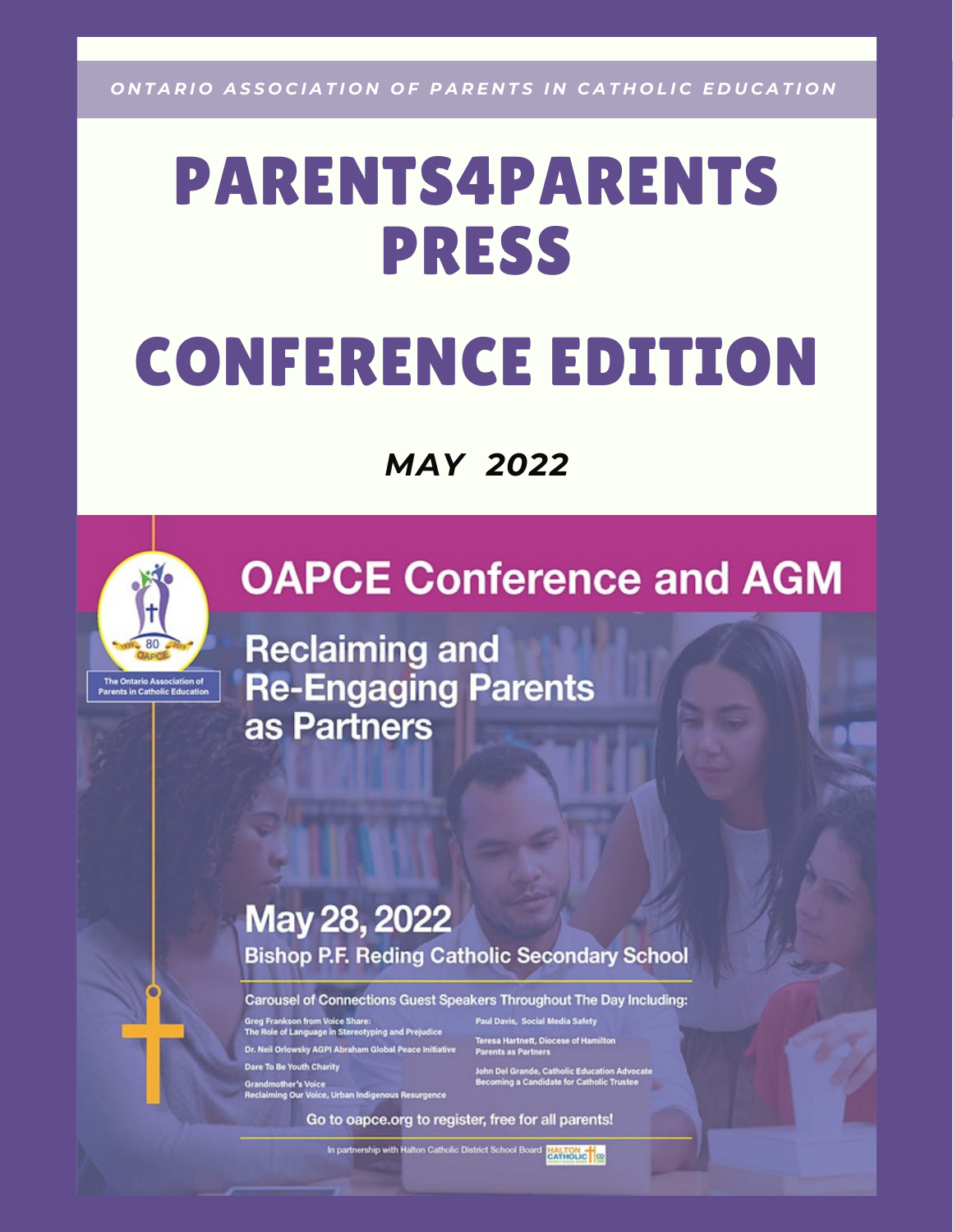# **Join us in our first in person Conference in two years on Saturday May 28, 2022!**

| 9:00         | <b>Check in for Delegates Conference Begins</b> |
|--------------|-------------------------------------------------|
| 10:00        | <b>Welcome/Prayer Liturgy</b>                   |
| 10:30-12:00  | <b>Carousel of Connections Presentations</b>    |
| 12:00-1:00pm | <b>Break/Lunch</b>                              |
| 1:00-3:00    | <b>Carousel of Connections Presentations</b>    |
| 3:00         | <b>OAPCE Annual General Meeting</b>             |

**Vendor Mall available free to all delegates including: SEVERAL FREE BOOKS FOR ALL DELEGATES!**

**CONFERENCE REGISTRATION CLOSES MONDAY MAY 23, 2022!**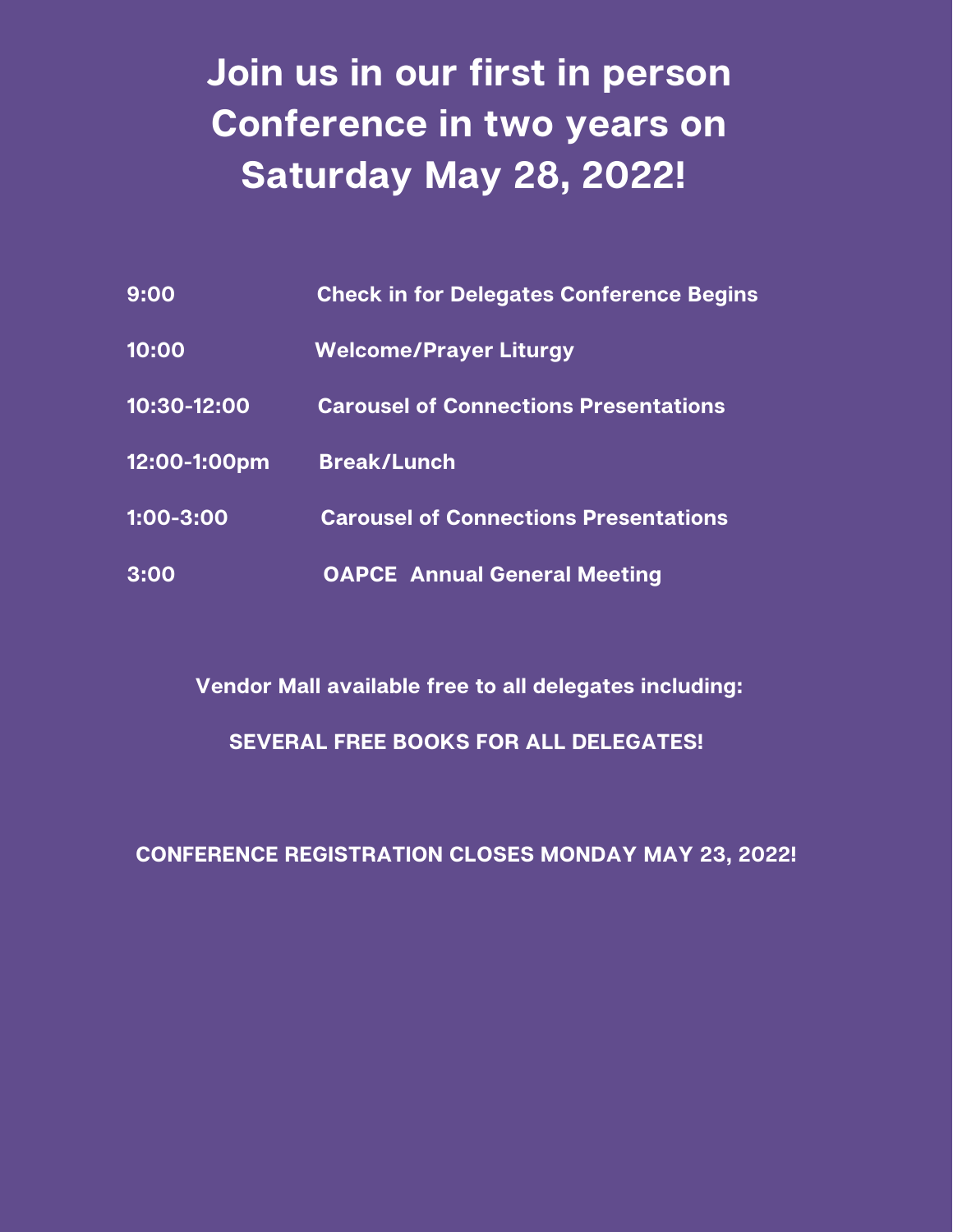

#### **Greg Frankson: The Role of Language in Stereotyping and Prejudice**

#### **<https://www.voiceshareinc.com/>**

Greg Frankson, OCT, B.Ed. is a Toronto-based poet, author, educator and community activist. As Founder & CEO of Voice Share, he helps clients become Inspired Communicators™ through customized coaching and mentorship programs and delivers creative services at public events as a performance artist, emcee, poet-inresidence, professional speaker and organizer/producer.

He has worked in the public, private and third sectors as a diversity, anti-discrimination and antiracism facilitator and consultant, as well as a sales and corporate training professional, for over two decades.

Greg has been facilitating and speaking at mental health, diversity and antidiscrimination events across Canada since the late 1990s. He has participated in gatherings in North America and internationally penning poetic reflections on the current state of global mental health systems. "For Greg, words are art. For me, Greg's words are consensus-builders. In my field, where diverse stakeholders come together to seek consensus with non-traditional allies, there is much need to build trust and understanding before building mutual respect, opinions, and plans … Through the feedback loop he establishes between the participants, hosts, and himself, his interpretations of what he has observed always seem so accurate and resonate widely across diverse audiences." Heather Lackner, Implementation Science Practitioner, Centre for Addiction and Mental Health (CAMH)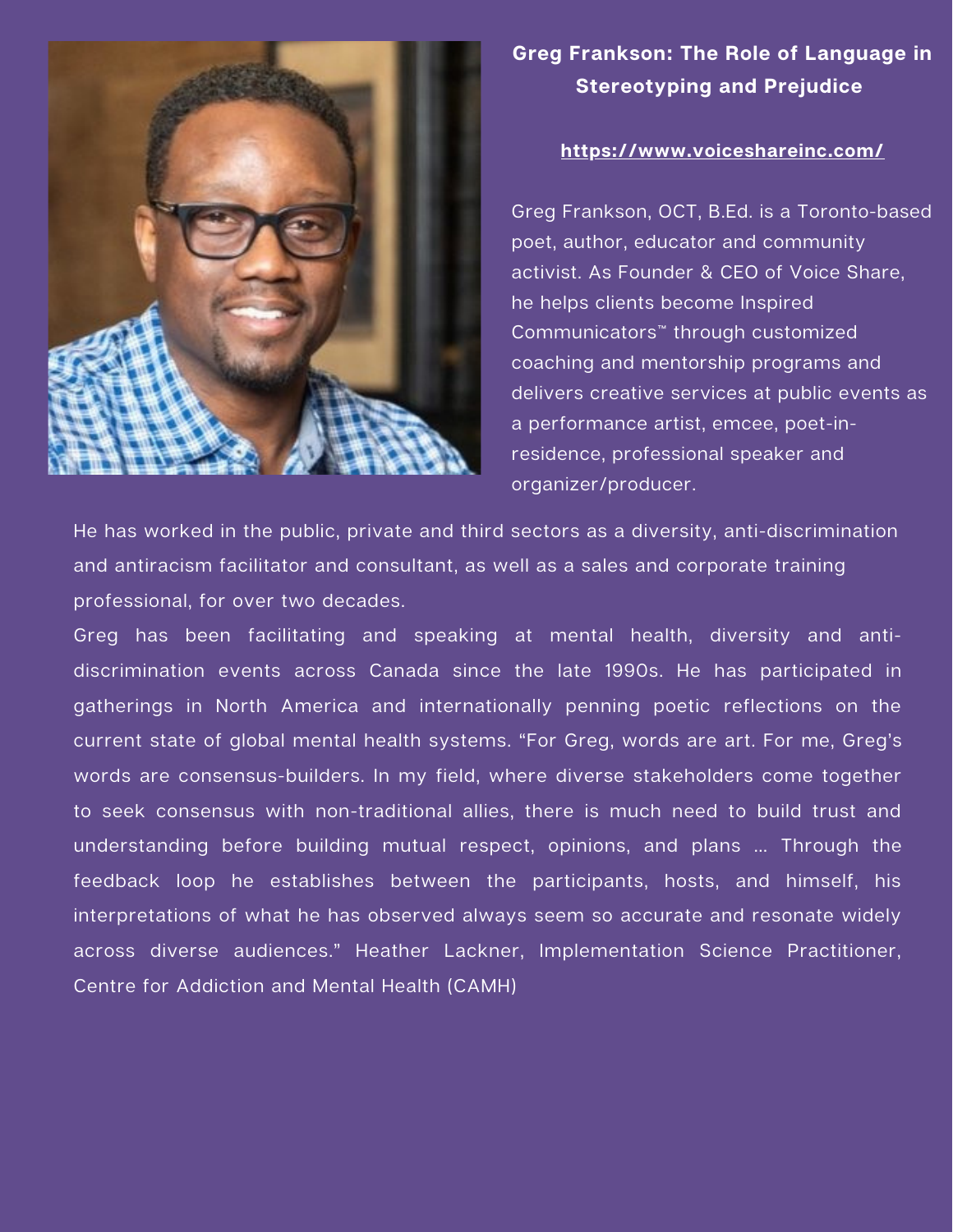

### **Abraham Global Peace Initiative - Dr. Neil Orlowsky "The Power of One Human Rights"**

<https://agpiworld.com/>

The Power of One is the first exhibit in our Museum for Human Rights collection. Thought provoking, it is meant to inspire and empower all people to take action to make the world a better place.

The exhibit features notable figures like Martin Luther King Jr., Mahatma Gandhi, Anne Frank, Helen Keller, Mother Teresa and Malala Yousafzai - among others - who have each contributed to making the world a better place.

The exhibit forces its audience to ask: What would you do if you were in the same situation? What choices would you make? Would you risk your life to save others? Would you speak out? How can you help change the world for the better today?

The Abraham Global Peace Initiative's mission and mandate is to assist, encourage and promote, whether on its own or in conjunction with others, the advancement of human knowledge and understanding through the study of and research into international human rights, fundamental freedoms, democracy, global peace and civil society in Canada, Israel and around the world.

Our Sacred Virtues: In keeping with Abrahamic tradition, we adhere to the following guiding principles: Love thy neighbour; pursue justice; repair the world; do not oppress the stranger; do not stand idly by.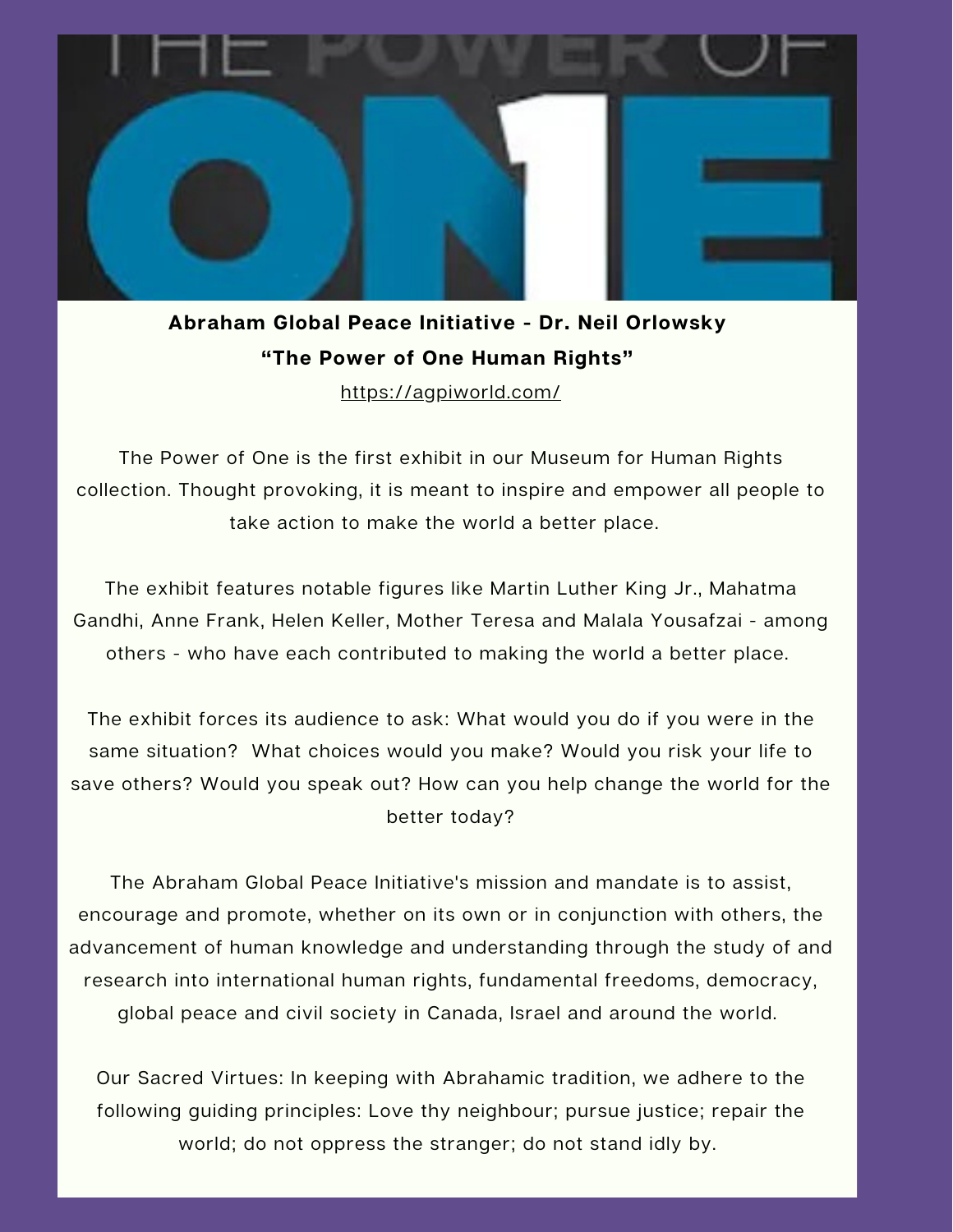

Dare to be Youth Charitu



### **DARE TO BE YOUTH CHARITY:** "Youth should be Thriving, not just Striving" <https://www.dtby.ca/>

Dare to be Youth Charity (DTBY) is a movement dedicated to empowering high school students and young adults (14-24) in the Halton/Hamilton region and beyond. They believe in the power of community as a key component of thriving and wellness and we aim to connect youth, facilitate opportunities for dialogue, and help them build the skills to truly thrive.

Youth should be thriving, not just surviving, and DTBY's vision and commitment is to work towards a world transformed by bold, authentic, young leaders.

Better mental wellbeing outcomes, mean stronger futures and resiliency skills for the young people involved, while building meaningful community development. When they grow and become better, they DO better and then go on to inspire and mentor others to do the same.

Our programs provide opportunities for exponential growth for our young people in building their skills, resilience, and mental well-being. Our young people are resilient, but they also need supports as they close one season of their life out for the next.

And DTBY is proud to be part of the solution.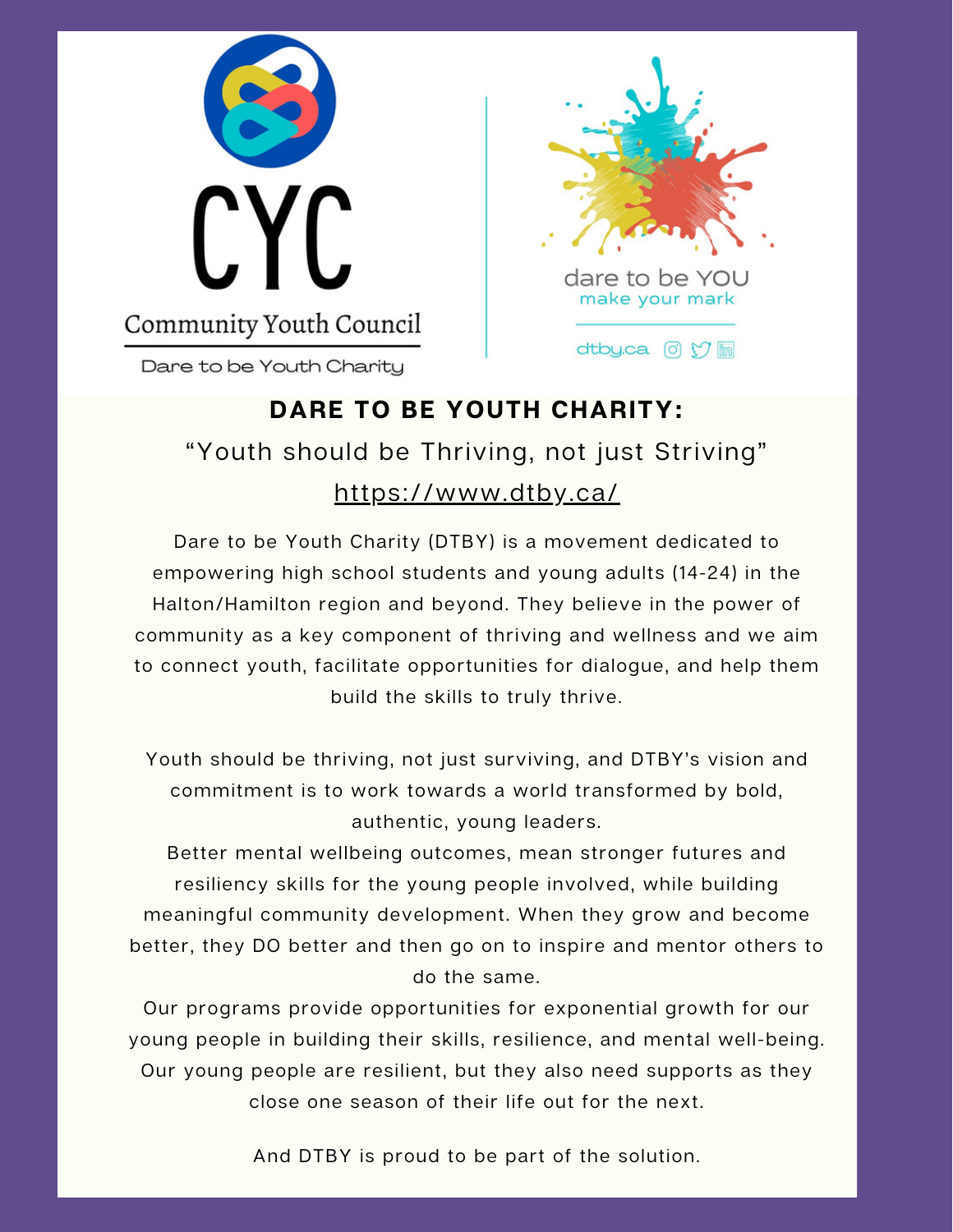

Grandmother's Voice is as a body of unified Indigenous people creating a safe, secure community that advances education, knowledge, and understanding of Indigenous cultures and practices. All individuals, corporations, organizations in public, private and non-profit sectors are welcome to stand shoulder to shoulder with Indigenous Peoples. It is by sharing the knowledge of the Ancestors and their offerings that we discover a new kind of HOPE.

HOPE - How our People Educate is through our Hands Outreaching Peoples Equity. This serves not only the Original People of our Nation but assists all people and contributes to the selfdetermination of Indigenous people's path to the Good Life.

Grandmother's Voice has been proudly supported by the Halton Catholic District School Board since its beginning in 2018. It has been a developing relationship and journey healing our nation and world for the coming faces.

#### https://www.gr[andmothe](https://www.grandmothersvoice.com/)rsvoice.com/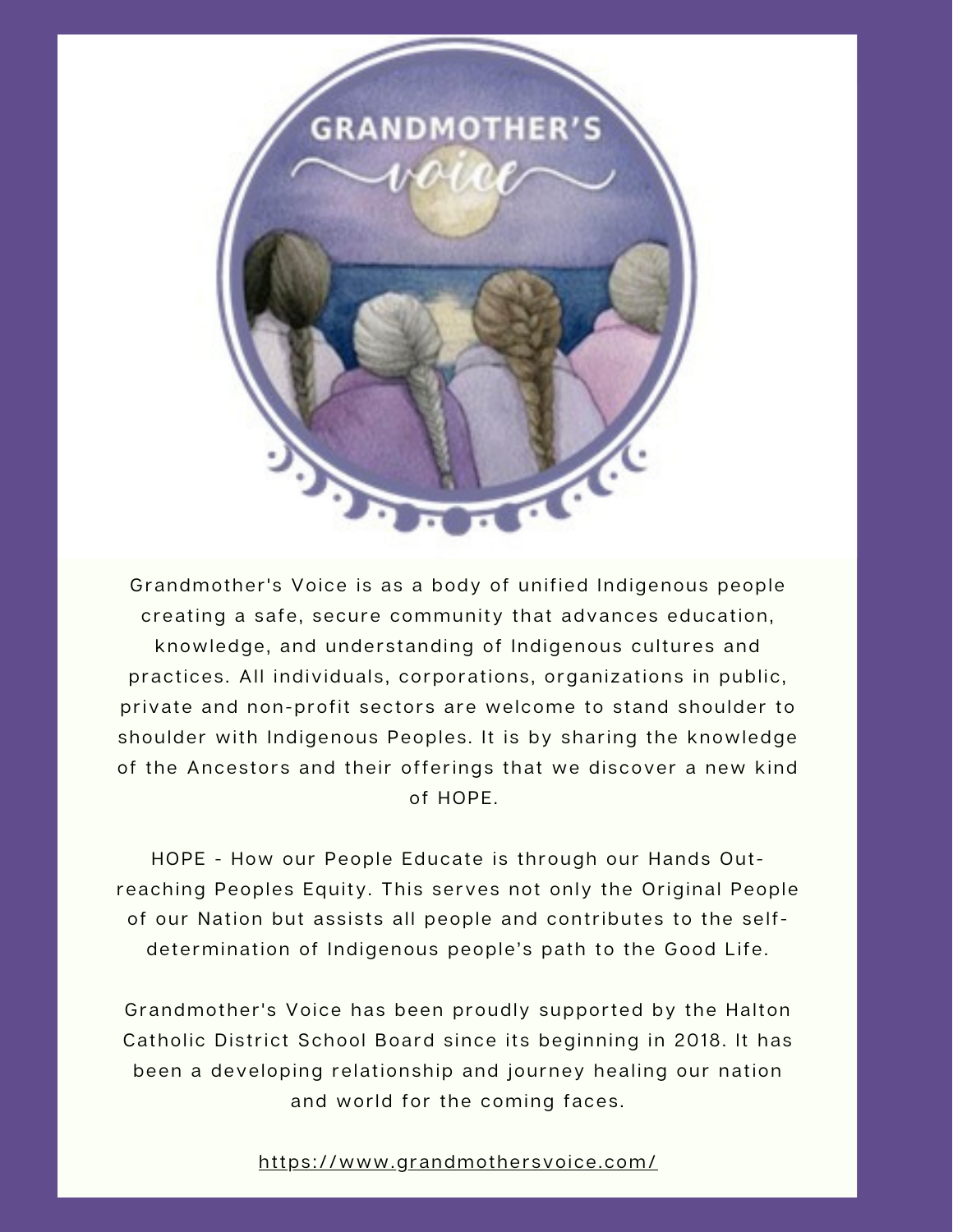

**Don't be afraid to Parent: a Cyberview**

Paul Davis has been in Information Technology for the past 27yrs, and has presented to over 430,000 students in four Provinces and four States, along with the The Ontario Provincial Police, Canada Border Services, & DND in just under six years. He has been interviewed numerous times on CBC Radio Canada, CTV News Toronto, Global News, and is a regular on Breakfast TV in Calgary – and he is also a TEDx Speaker! Accomplishments include delivering Live, In Person Presentations to: 620,000 Students in Four Provinces & Five States 57,000 Students Virtually Since September 2020

90,000 Parents Law Enforcement Presentations: Ontario Provincial Police x5 Canada Border Services (Toronto) x3 RCMP Alberta x1 Department of National Defence (Ottawa) x3 Crime Stoppers (York Region) x2 Author: Online Safety for Grade 3/4/5/6 Published May 2020 Corporate Speaker: Royal Bank of Canada, Toronto American Express, Toronto Tory's Law, Toronto Hospital For Sick Kids, Toronto Blakes Law Firm, Toronto & Calgary Alta Gas, Calgary AMANS, Nova Scotia



Teresa Hartnett: Parents as Partners: **"Let' s Rebui ld Res tore and Renew Together "**

Teresa Hartnett (M.R.E.) is in her 19th year as Director of Family Ministry for the Diocese of Hamilton. She has her Masters in Religious Education from St. Augustine's Seminary/University of Toronto, a degree in Kinesiology from McMaster University, a Bachelor of Education from Brock University, and is certified in a number of family, couselling, marriage and relationship programs. She has been the Executive Director of Birthright Pregnancy Service in Hamilton for 33 years and in 2004 implemented and now oversees Project Rachel in the Hamilton Diocese. She is passionate about helping individuals, couples and families to grow strong, healthy and happy both in how they live and in their faith! Teresa undertakes numerous speaking engagements across Ontario and Canada each year and teaches for both St. Peter's Seminary and the Halton Catholic School Board's Staff Religion courses. She is also the author of Nighttime Devotional for Teen Girls, a book designed to assist teens navigate life using their faith as a foundational tool.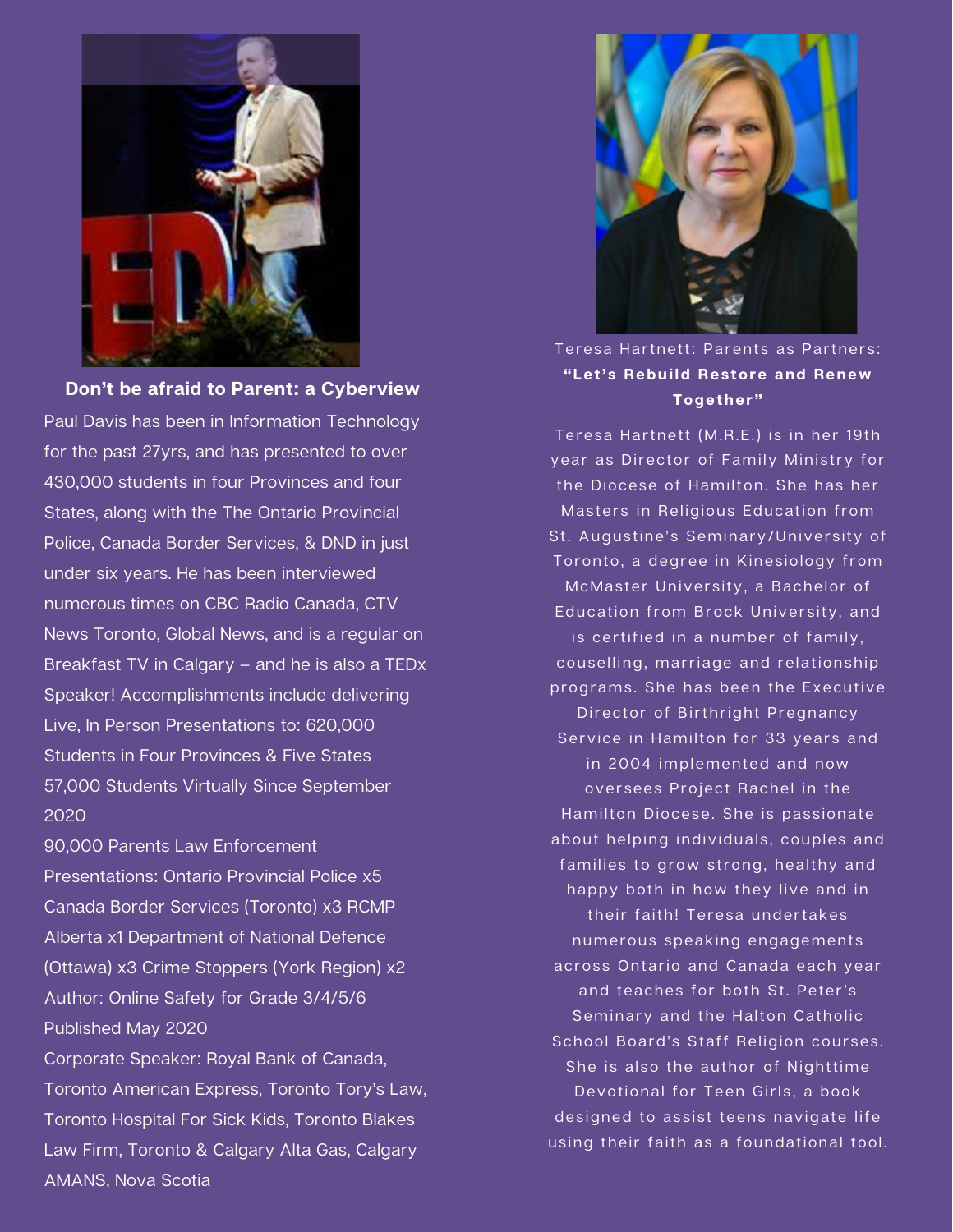

**"Trustee Elections 2022: Calling Engaged Catholic Parents to Join your local School Board"**

John Del Grande was an elected Trustee for the Toronto Catholic District School Board for 11 years (2003-2014). John represented constituents in the Ward 7 community (west Scarborough and north-east North York) and directly represented the parents, staff and students of 24 elementary& high schools.

John had been actively involved in managing the Board's \$1 billion budget as Chair of the Budget and Audit committees; as well as increasing accountability and transparency throughout the system. He had been a champion of parental and ratepayer involvement in policy development, participatory democracy and advocated for increased rights for local school advisory councils.

He is Co-chair of his local school's parent council, has held positions as Treasurer and Communications coordinator. He was Vice-Chair of TCDSB's Catholic Parent Involvement Committee (2017/18) and was Chair between (2018-2020). He currently represents OAPCE as a community representative.

John is married with two elementary school aged children.